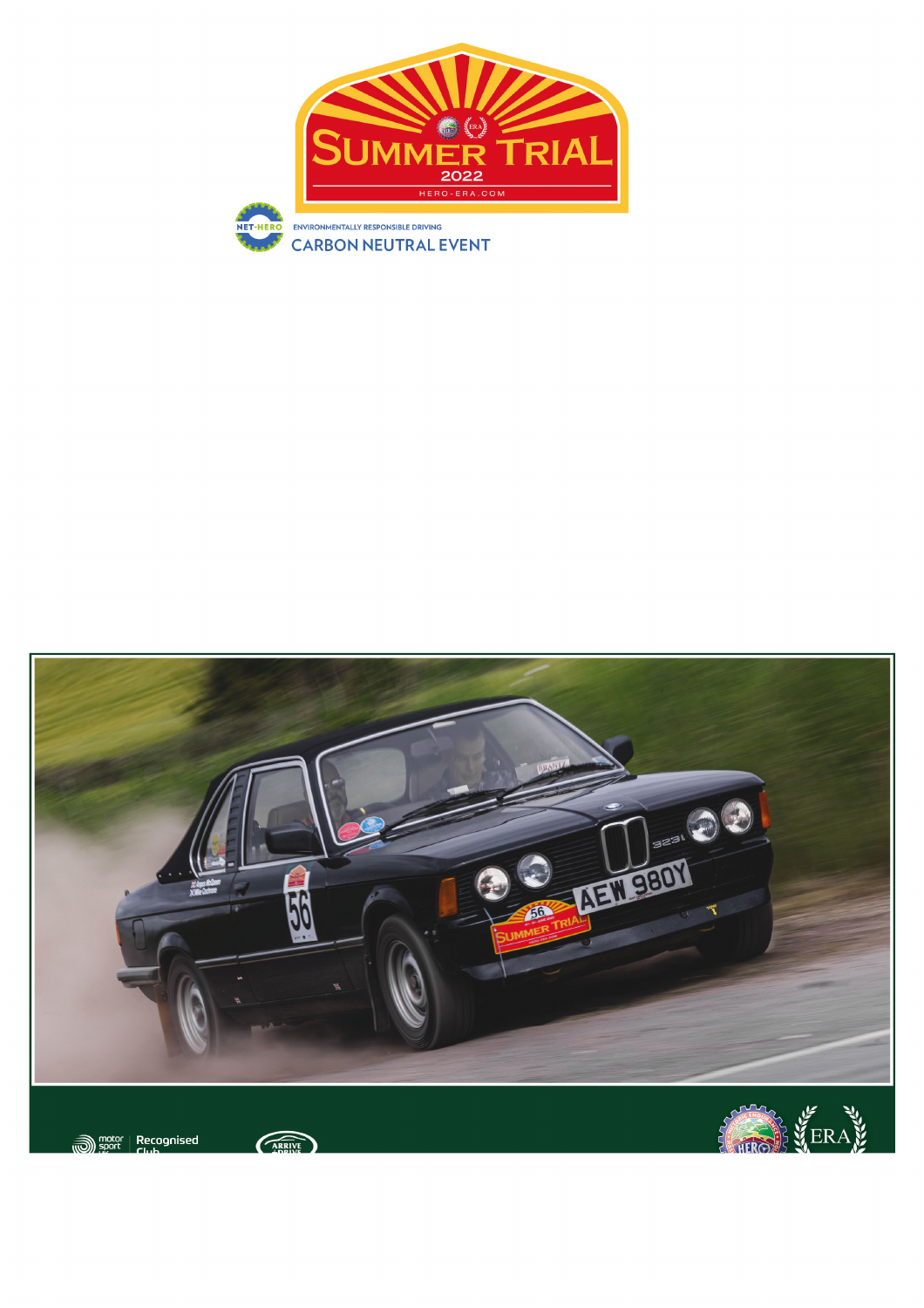## Summer Trial

 $24^{th} - 26^{th}$  June 2022

### Additional Supplementary Regulations

as at 09/09/2021

#### Provisional Programme

| Friday 24 <sup>th</sup> June 2022<br>10:30 - 13:00 Scrutineering / Vehicle checks - Grantham<br>10:30 - 13:00 Documentation - Belton Woods Hotel, Grantham<br>14:30<br>First car starts Leg 1<br>Saturday 25 <sup>th</sup> June 2022 08:00<br>First car starts Leg 2<br>Sunday 26 <sup>th</sup> June 2022<br>08:00<br>First car starts Leg 3<br>Buffet Lunch & Awards Presentation - Grantham<br>14:00 | Friday 10 <sup>th</sup> June 2021 | Entry list closes |
|--------------------------------------------------------------------------------------------------------------------------------------------------------------------------------------------------------------------------------------------------------------------------------------------------------------------------------------------------------------------------------------------------------|-----------------------------------|-------------------|
|                                                                                                                                                                                                                                                                                                                                                                                                        |                                   |                   |
|                                                                                                                                                                                                                                                                                                                                                                                                        |                                   |                   |
|                                                                                                                                                                                                                                                                                                                                                                                                        |                                   |                   |
|                                                                                                                                                                                                                                                                                                                                                                                                        |                                   |                   |
|                                                                                                                                                                                                                                                                                                                                                                                                        |                                   |                   |
|                                                                                                                                                                                                                                                                                                                                                                                                        |                                   |                   |

The times shown are scheduled times of the first car and may be amended.

#### Article 1.1: Definition and Status

These Additional Supplementary Regulations (ASRs) must be read in conjunction with the HERO Standard Regulations (HSRs). The article numbers are those of the HSRs. Competitors must study the HSRs as well as these ASRs.

The 12<sup>th</sup> Summer Trial will be run by HERO-ERA under a Clubman Historic Road Rally Permit (no. TBA) issued by Motorsport UK and is open only to members of the promoting club in compliance with the Regulations of Motorsport UK in compliance with the FIVA International Sport Code; the HSRs (please contact the HERO office if you do not have a copy); these ASRs; and further Bulletins for the event, which may amend these ASRs and the HSRs.

IMPORTANT NOTE: All motor sport is potentially dangerous. The onus is on competitors to drive carefully and safely at all times. The Organisers accept no responsibility whatsoever for any accident or injury befalling competitors, and do not undertake to provide rescue or assistance of any kind. All competitors will be required to sign the indemnity at Signing On.

| <b>Article 1.2: Officials</b>    |                          |
|----------------------------------|--------------------------|
| Clerk of the Course              | <b>George Mullins</b>    |
| Secretary of the Meeting         | Seren Whyte              |
|                                  | 138 Southern Avenue      |
|                                  | <b>Bicester Heritage</b> |
|                                  | <b>Bicester</b>          |
|                                  | OX27 8FY                 |
|                                  | secretary@hero-era.com   |
|                                  | +44 (0)1869 254979       |
| Results                          | Jan & Siân Mills         |
| Competitor Liaison Officer (CLO) | TBA                      |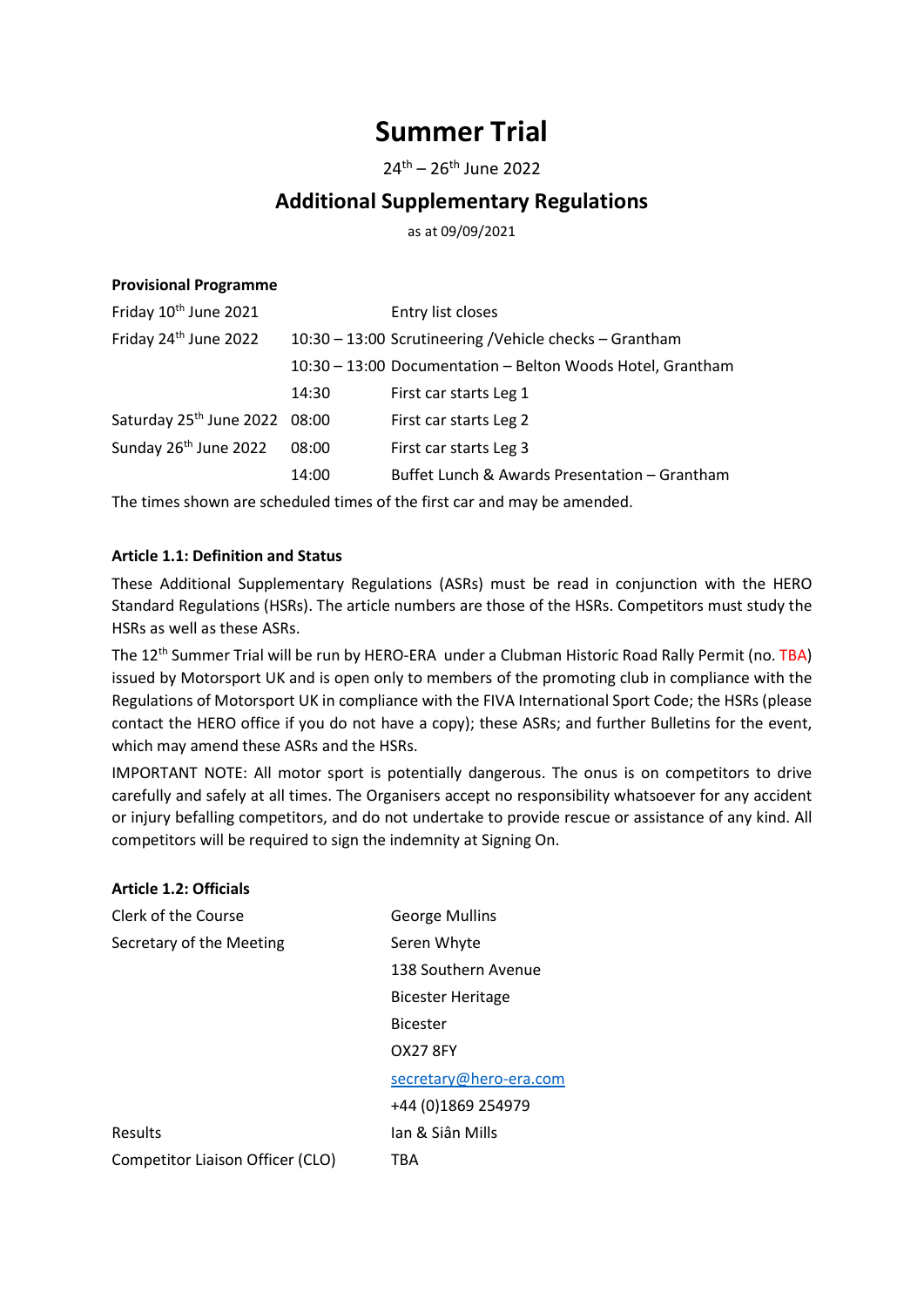The names of other officials will be published in the final instructions.

#### These ASR's MUST be read in conjunction with the HERO Standard Regulations which contain all the necessary information. The 2022 version will be found on the Event page from January 2022.

#### Article 3: Eligible Vehicles

#### Please note that in some cases it will be necessary for us to apply for waivers if your car is registered after 1<sup>st</sup> January 1968.

In order that we may apply for the waivers on your behalf, could you please supply the following information:

- Three photos one general exterior view, one internal view and one of the engine bay.
- A copy of the vehicle registration document. If your vehicle has been imported it will be necessary for you to provide a copy of documentation that confirms the original build date of the car.

Once we have received the above, we will be able to confirm whether or not additional photos or other information is required before we are able to process the application for waivers.

#### Article 3.2: Classes

Competing vehicles will be divided into four categories. These categories may then be split into classes to provide the best competition between crews and may include criteria for body style, cubic capacity and design age.

The provisional list of category and classes is as follows:

Category  $1$  – Cars of a specification valid before  $1<sup>st</sup>$  January 1968

Category 2 – Cars of a specification valid between  $1<sup>st</sup>$  January 1968 and 31<sup>st</sup> December 1974

Category 3 – Cars of a specification valid between 1st January 1975 and 31st December 1981

Category 4 – Cars of a specification valid between  $1^{st}$  January 1982 and 31 $^{st}$  December 1985

Category 4b - Cars of a specification valid between  $1<sup>st</sup>$  January 1986 and 31<sup>st</sup> December 1990

Category 5 – Masters – 10 Masters Entries will be accepted once the Entry list opens any further Masters Entries will only be accepted 28 days prior to the event, and only when entries are still available not taken up by Non Masters Crews

The definition of Master's Class - A master will be defined by both crew members in the seat they have entered the event who have finished first overall on a HERO green or blue standard event, in the top three of a red or black event (including Rally of the Tests in the overall positions including noneligible cars), received the Gold medal on Le Jog or in the top three of a HRCR National B Road Rally in the last 3 years. If a crew begins the 2021 season not as a master, then they will remain a nonmaster for a period of that season.

Categories may be merged if there are insufficient cars entered in any one category or class.

All vehicles must be taxed and insured for the public highway. They must further comply with MSA Technical Regulations and in particular with J5 and R19.1.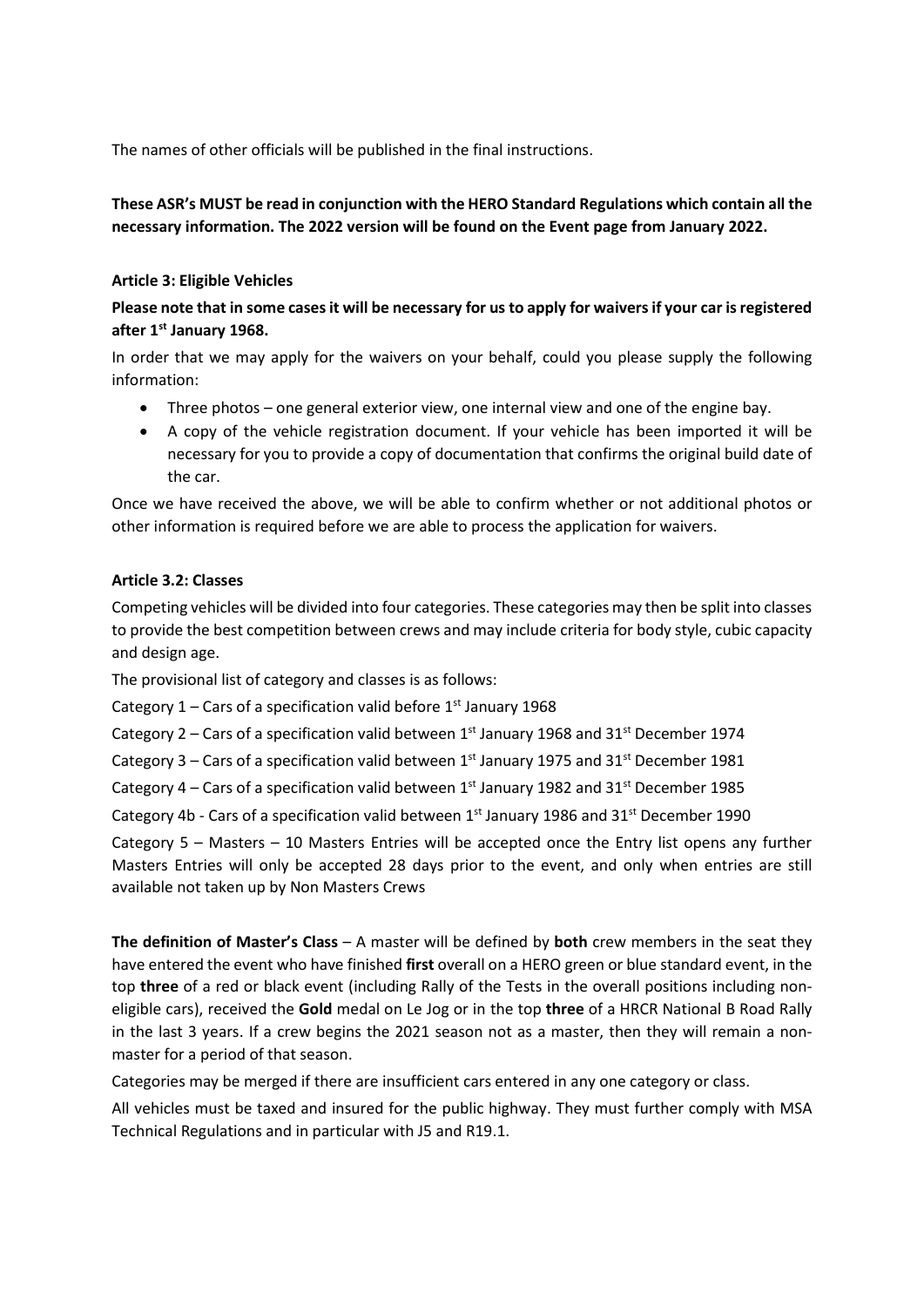#### Article 5.2 – Eligible Competitors – Licences

For Non-UK Residents - Non-UK residents who don't hold a completion licence from your countries governing body are unable to apply for a RS Clubman licence; however, we have negotiated with Motorsport UK to be able to issue a Historic Regularity Competitor Permit which validity is solely limited for the event in question. Due to an ongoing technical issue with Motorsport UK issuing RS Clubman licences to overseas residents they have informed us to ask you to adopt the following procedure. When the online form asks for a telephone number please enter 01869 254979 (our head office) this has be to in an 11 digit entry. When it asks for an address please enter – 138 Southern Avenue, Bicester Heritage, Bicester, OX27 8FY 9 again our head office

This will allow you to proceed, all correspondence will be sent to your email address so that's is the critical part of the application to be completed

#### Article 6.1: Entry Applications

Entries will be accepted on a first come first served basis to those competitors who have completed the entry form in full and paid the deposit, subject to the Masters criteria in Article 3.2. If full payment isn't received by due date listed under Entry Fee & Refunds the place will be offered to the first reserve on the waiting list.

All participants must be a minimum of a HERO-ERA Club member, applications can be made through this link https://heroevents.eu/hero-membership-2/

#### Article 6.2: Maximum and Minimum Number of Entries

The maximum number of entries allowed to take part will be 100, the minimum will be 20.

#### Article 7.1: Entry Fees

The entry fee as shown on the HERO-ERA website, for a crew of two includes:

Rally participation

Accommodation in a twin room. Friday  $5<sup>th</sup>$  and Saturday  $6<sup>th</sup>$  June inclusive

Lunch, evening meals & refreshments at specific locations where advised

Buffet lunch and awards presentation

Rally plates and side number panels

Event memorabilia

#### Article 7.2: Refund of Entry Fees

Cancellation Policy – If cancelled in writing:

Prior to 24<sup>th</sup> February 2022 – all payments made will be returned or allocated to a future event.

Prior to 24<sup>th</sup> March 2022 all payments made will be returned less an admin fee of £25.

After 24<sup>th</sup> April 2022 but prior to 24<sup>th</sup> May 2022, payments made will be returned less the deposit. if there is a crew on the Waitlist and they are able to commit to the entry, then a full refund will be made less an admin fee of £25.

After 24<sup>th</sup> May 2022 we regret that no refunds or transfer will be possible as 98% of the events costs have been paid or committed. However, if there is a crew on the Waitlist and they are able to commit to the entry, then a full refund will be made less an admin fee of £25.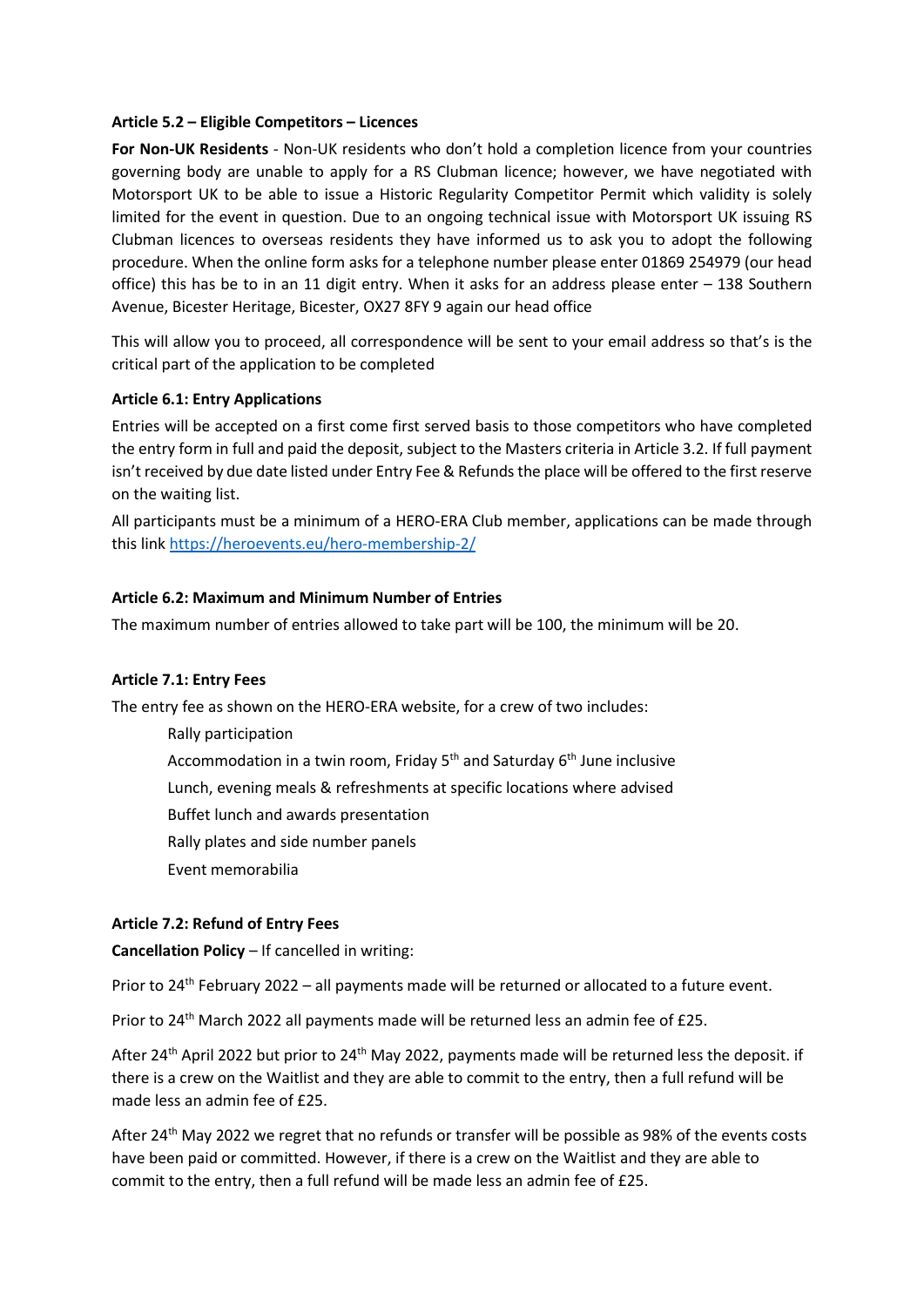#### Article 11.1: Route Description

The total distance of the event will be about 375 miles, and the majority of the event takes place on tarred roads apart from sections which may be on private land utilising both surfaced and smooth gravel surfaces. There will be regularity sections and special tests. The special tests will be on private land.

#### Article 11.2: Road Book and Other Instructions

A detailed route book will be produced which will allow you to complete the route from start to finish.

#### Article 11.3: Maps

Maps are not required. A set of maps will be included in each day's route book that will provide an overview of the route for each day.

#### Article 17.3: Timing Points (TP)

The Joker system will be used on this event

#### Article 25.4: Team Awards

The following Team awards will be awarded on this event; The Team Prize

#### Article 25.5: Other Awards

The following other awards will be awarded on this event; The Newcomer Trophies Test Pilot's Award Clockwatcher's Award Concours d'Elegance, de Confort et d'Equipement

#### Article 26: Insurance

The Organisers have applied for a Blanket Certificate of Insurance to provide competitors who wish to use the scheme with third party cover to meet Road Traffic Act requirements on the road sections of the event.

The premium will be £50 (subject to confirmation). This premium should be paid by bank transfer or card payment, must be cleared 72 hours prior to the start of the event. All competitors who will be driving on the event will be asked to sign an insurance declaration that they have cover for Road Traffic Act requirements, and to confirm that all drivers, either (a) are covered by an extension to private motor insurance to include cover whilst participating in the event; or (b) are able to comply with the following declaration.